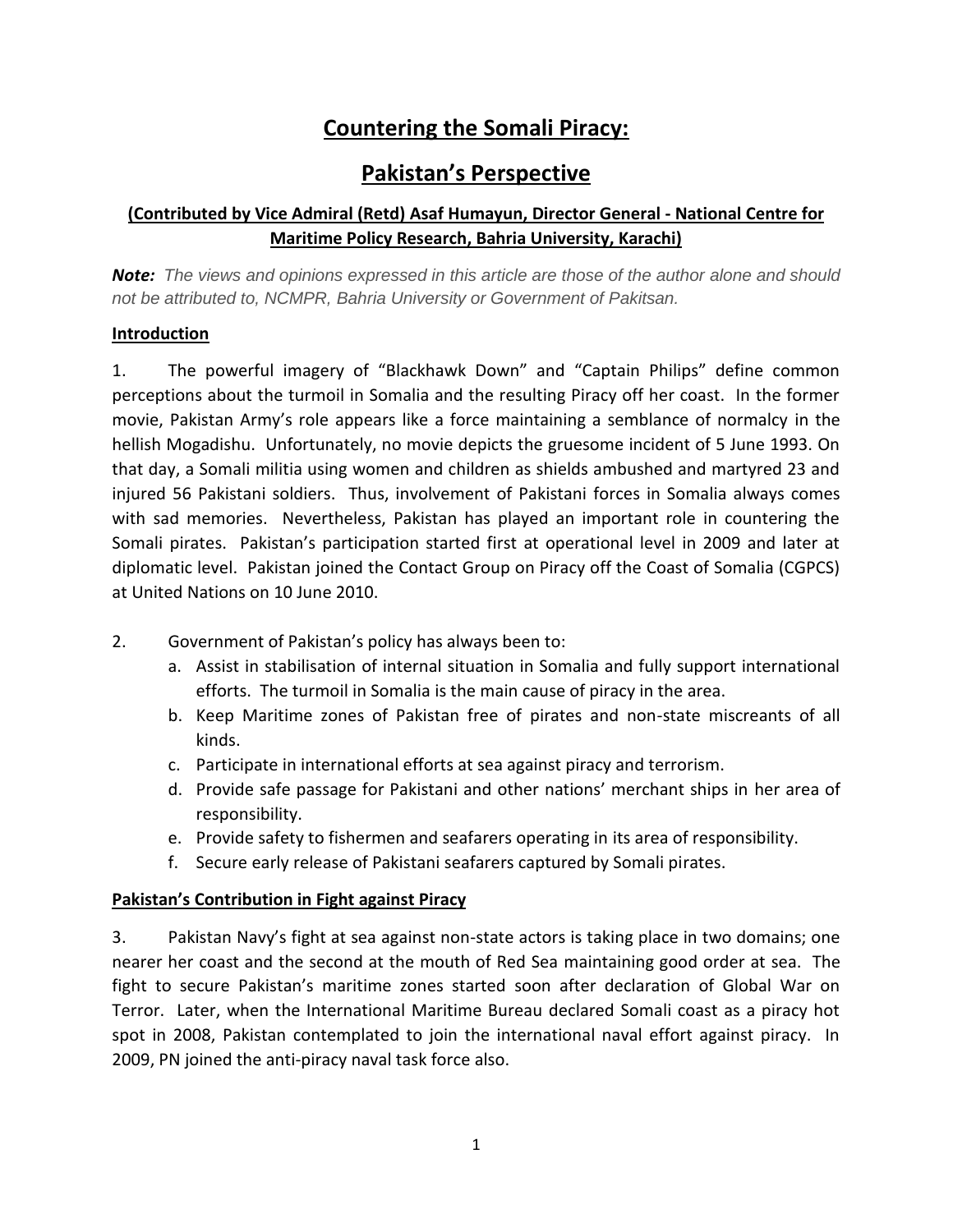4. With the passage of UN Security Council Resolution 1373 in Sep 2001, all nations were bound to cooperate in suppression of terrorist acts including activities that aid terrorism. Soon the term Global War on Terror (GWOT) became a part of security discourse the world over. In 2004, Pakistan Navy joined the international Coalition Maritime Campaign Plan (CMCP) under Combined Maritime Forces (CMF) for ensuring security in a much wider area in the North Arabian Sea, off the Coast of Yemen and the Gulf of Oman overlapping the Pakistani maritime zones. Since 2004, 44 PN ships have participated in this coalition force. Each deployment lasts for 75 to 90 days. Pakistan is the only regional country that has been part of this Task Force with such commitment. She has also commanded Task Force 150 seven times. This strenuous and prolonged effort has no parallel in the history of Pakistan Navy. When PN joined CMCP, it had merely six destroyers in its inventory; out of which only four were operational at any given time. With this strength, maintaining a destroyer continuously at sea, in addition to other naval tasks such as fleet training, participation in international naval exercises, and showing Pakistani flag around the world, remained a Herculean task until the addition of some new destroyer/frigates by 2013.

5. As soon as the size of PN surface fleet started improving, a new menace raised its head. The Somali piracy started in 2005, albeit slowly. However, the number of attacks arose rapidly and in 2008, there were 42 successful pirate attacks. Again, UN Security Council Resolutions urged member states to come together in the fight against piracy. Pakistan Navy joined the international flotilla to combat piracy in 2009. So far, 20 PN ships have been part of Task Force 151 battling the pirates. They have traversed more than 11,000 sea miles on anti-piracy missions. Pakistani senior naval officers have commanded the anti-piracy task force six times. In parallel, PN participation in Task Force 150 continues. In the beginning, TF 150 did not have an anti-piracy mission but it is part of its tasks since 2006. The continuous surveillance by the Navy's units, has kept the pirates at bay from Pakistan's maritime zones. No ship has been taken over by pirates or damaged by an act of terrorism in her area of responsibility.

6. Pakistan had been part of TF 150 since 2004 and TF 150 since 2009 before it opted to join the CGPCS. Piracy had become national headlines, as Pakistani sailors were frequent victims of pirates. Pakistan's contribution in security stabilization in the Arabian Sea was hardly known outside naval circles. The plight of Pakistani piracy victims and the vital contribution to international peace and security by Pakistan needed projection at the global level. These considerations were behind the decision to join CGPCS in 2010.

7. In addition, many activities have taken place within Pakistan addressing aspects of the Somali Piracy:

a. An address on "Legal Issues in Anti-Piracy Operations in the Gulf of Aden" by Dr Hanling Wang, Chinese Academy of Social Sciences, presented at International Maritime Conference, NCMPR, Bahria University Karachi 5-7 Mar 2009.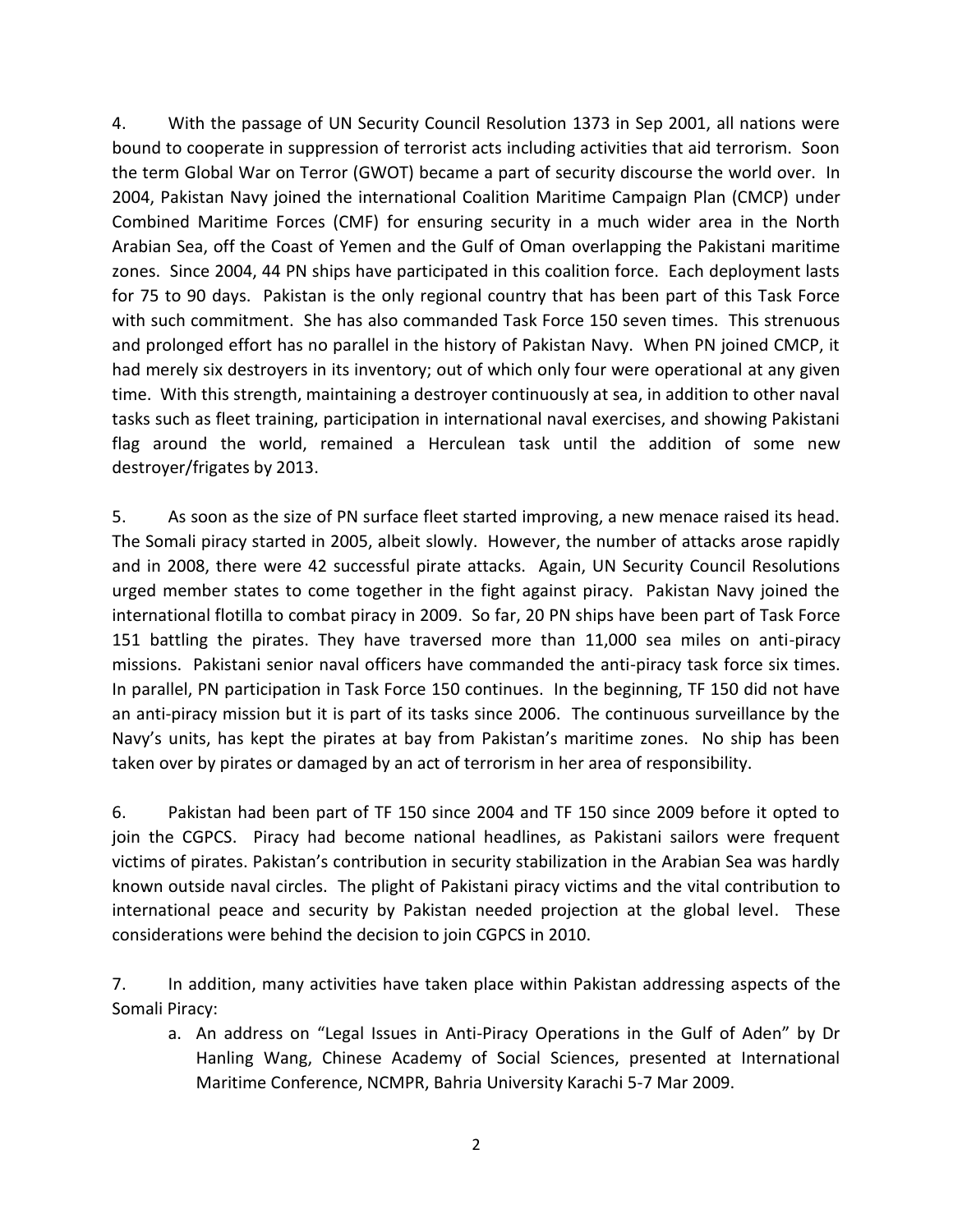- b. A paper "Combating Piracy" by Dr James Boutilier, Maritime Forces Pacific Headquarters, Canada, presented at International Maritime Conference, NCMPR, Bahria University Karachi 8-9 Mar 2011.
- c. In 2011 and 2012, two public donation drives were launched for recovery of MV Suez and MV Albedo. The collected donations enabled payment of ransom to pirates for release of MV Suez. However, only Pakistani crew of MV Albedo was set free, as the owner did not put up the ransom amount for the rest of the crew.
- d. An international conference on "The Human Face of Marine Piracy: Consequence and Policy Options" arranged by Fazaldad Institute, Marine Piracy Program of Dalhousie University, Halifax, Canada & NCMPR, Bahria University, Karachi 29 Feb -2 Mar 2012.
- e. A paper "An Integrated Approach to Disrupting the Piracy Business Model in the Horn of Africa" by Dr Lucia Fanning, Dalhousie University Canada, presented at International Maritime Conference, NCMPR, Bahria University Karachi 5-7 Mar 2013.
- f. A workshop on "Pre Departure Training Against Piracy" delivered on Skype by IMB and Marine Piracy Human Response Program (MPHRP) at NCMPR, Bahria University Karachi 21-2 Aug 2013.
- g. A continuing programme supports psychological counselling, skill retention and financial support to the victims of piracy. This effort at Institute of Professional Psychology (IPP) and NCMPR, Bahria University commenced after the Conference on "The Human Face of Marine Piracy".
- h. MPHRP and NCMPR have been co-ordinating efforts to alleciate the suffering of Piracy victims. Additionally, in afuture scenario, Pakistani NGOs will seek help from IMB and MPHRP for negotiating release of piracy victims.

## **Pakistan's Participation in the Contact Group**

8. The Contact Group on Piracy off the Coast of Somalia was established on  $4^{\text{th}}$  Jan 2009 pursuant to the Security Council Resolution 1851. Its main purpose was to facilitate discussion and coordination of action for suppressing the Somali piracy. The CGPCS was open for participation to all nations and organizations making tangible contribution to counter piracy off the Coast of Somalia.

9. The permanent representative's office at United Nations represented Pakistan in CGPCS. After Pakistan became a participant in the contact group in June 2010, her UN mission coordinated with naval authorities and other stakeholders in Pakistan for anti-piracy matters. Several times naval officer joined the permanent mission to attend plenary meetings of CGPCS. Generally, Pakistani reps attended Working Group meetings when it was administratively feasible. They also used the CGPCS web site to follow the activities and documents of CGPCS.

10. CGPCS's technical nature and nuances need specialised professional expertise. Pakistan has a small mission at UN and her maritime footprint is modest. Many a times Pakistan was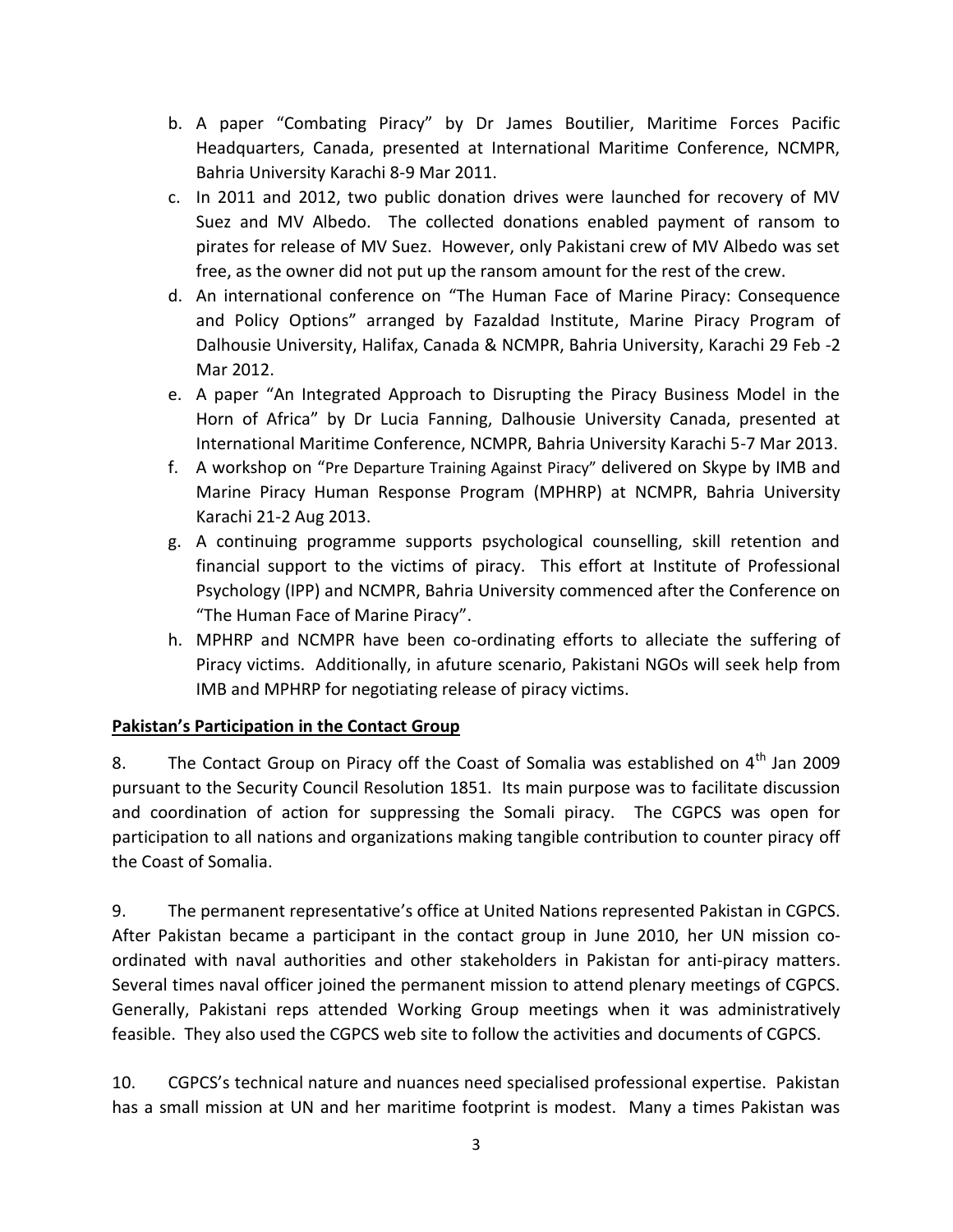short-handed to participate fully in the discussions and activities, especially at the Working Groups' level. Of course, Pakistan was also participating in the activities of military staffs, IMO, IMB etc. at the same time.

11. Thus, Pakistan has actively pursued the goals of CGPCS through its Navy, seminars/conferences and humanitarian assistance. Pakistan's effort was not always in the knowledge of CGPCS and could have been better disseminated for the benefit of CGPCS or Working Groups.

#### **The General Impression of the Group**

12. In Pakistan, CGPCS was viewed as an extension of UN Security Council, especially dealing with Piracy off the Coast of Somalia. It provided legitimacy to the operational activities off Somalia and in the High Risk Area that were under control of a number of nations. It fulfilled its role as a point of contact and a co-ordinating mechanism in a satisfactory manner. Communiqués issued after each plenary session or Working Group meetings have enriched counter piracy discourse and provided broad inputs to UNSG's reports on piracy as well as Security Council annual resolutions mandating counter-piracy ops. It also oversees the UN Trust Fund for prosecution and detention of pirates. Working Groups have individually tackled related issues of naval operational coordination, judicial aspects, shipping self-awareness, and improvement to diplomatic and public information efforts.

13. CGPCS also provided information and impetus to enact laws against piracy. Such a law is under governmental consideration and will be shortly tabled in parliament.

14. In spite of CGPCS, a perception persists that the tyranny of pirates is accompanied by the high handedness of organized business that benefits from piracy such as insurers, negotiators etc. For example, since 2011 High Risk Area (HRA) envelops whole of the coast of Pakistan. So all sea trade to and from Pakistan has to pay extra premium. On the other hand, there is no pirate activity for 3 months during the summer months due to rough weather. Thus, extent of HRA is questioned. It seems CGPCS is helpless in this matter.

15. The plight of victims also attracts sympathy and disbelief. Many ship-owners have abandoned their ships and seafarers. The flag states and countries where such shipping companies have offices do not compel such truant employers to meet their obligations. With the result, the victims who escape clutches of pirates remain destitute awaiting their due pay and compensation for loss of earnings.

16. There has been lot of emphasis on trial of pirates, which is a good thing. However, international community has done little to stop the trail of ransom payments. The matter was discussed at CGPCS but not handed over to a Working Group for a remedial plan. Pakistan is ready and State Bank of Pakistan would be able to play its role in such an effort.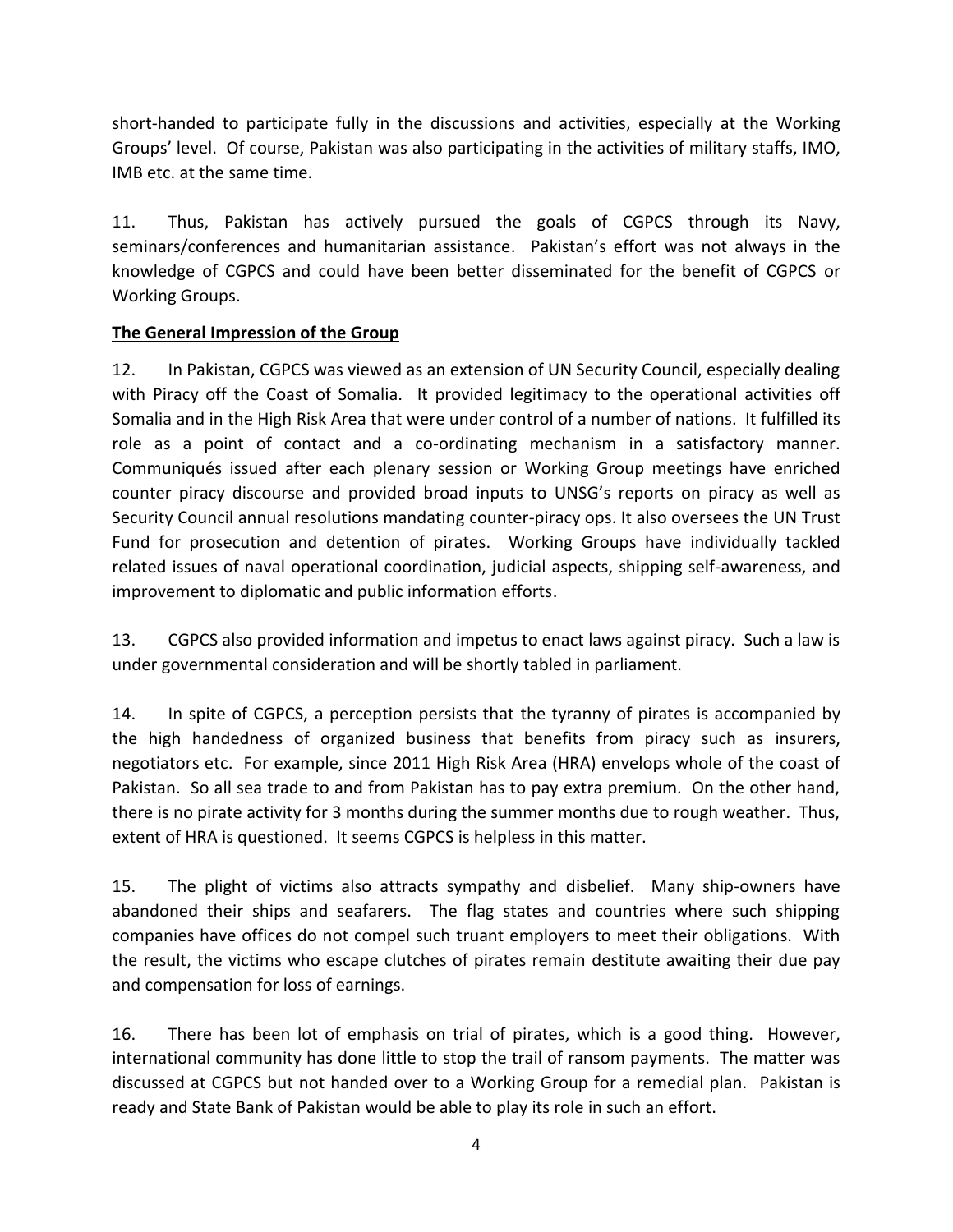#### **What worked well?**

17. Pakistan was able to highlight its contribution in Task Forces 150 and 151 at United Nations. It was also possible for Pakistan to point at the plight of Pakistani victims of piracy. Pakistan also continuously urged stabilization of internal situation in Somalia. In addition, Pakistan quickly became aware of the practices of better-equipped and well-informed countries. Cooperation at operational level was already well established.

#### **Capacity Developments because of Participating In Counter-Piracy Operations**

18. Pakistan has been keeping its own coast under intense surveillance since 2002. The country expanded its naval operations in 2004 and 2009 for participating in TF 150 and 151 respectively. Pakistan Navy developed excellent capability over time to be part of coalition operations.

19. A few NGOs in Pakistan have learnt how to handle negotiations with pirates. Release of MV SUEZ and seven Pakistani crew of MV ALBEDO took place after payment of negotiated ransom. These NGOs have learnt lessons from these negotiations.

20. NGOs managed to raise more than 4 million dollars through public donations. This effort is remarkable, as philanthropists of other countries could not succeed in such a manner.

21. Pakistan quickly notified its Guidelines for Privately Contracted Armed Security Personnel in Oct 2012.

22. In Feb 2013, Pakistan established Joint Maritime Information Co-ordination Centre in Karachi. JMICC gathers and shares all the required information among all the national stakeholders for maritime domain awareness. This centre has made good progress.

23. Government of Pakistan is processing MOUs with regional countries to extend cooperation in maritime security domain. Ministry of Defence is also working on anti-piracy efforts within the framework of South Asian Association for Regional Co-operation (SAARC).

#### **Lessons Learnt Because of Counter-Piracy**

24. Since 2001, the main learning experience for Pakistan Navy has been to give increased emphasis to Maritime Security Operations (MSO) and Maritime Interdiction Operations (MIO).

25. Regular aerial surveillance has been augmented. The acquisition of additional P3C and ATR 72 aircraft has increased PN's air surveillance capability. In recent years, UAVs have also been used for surveillance at sea.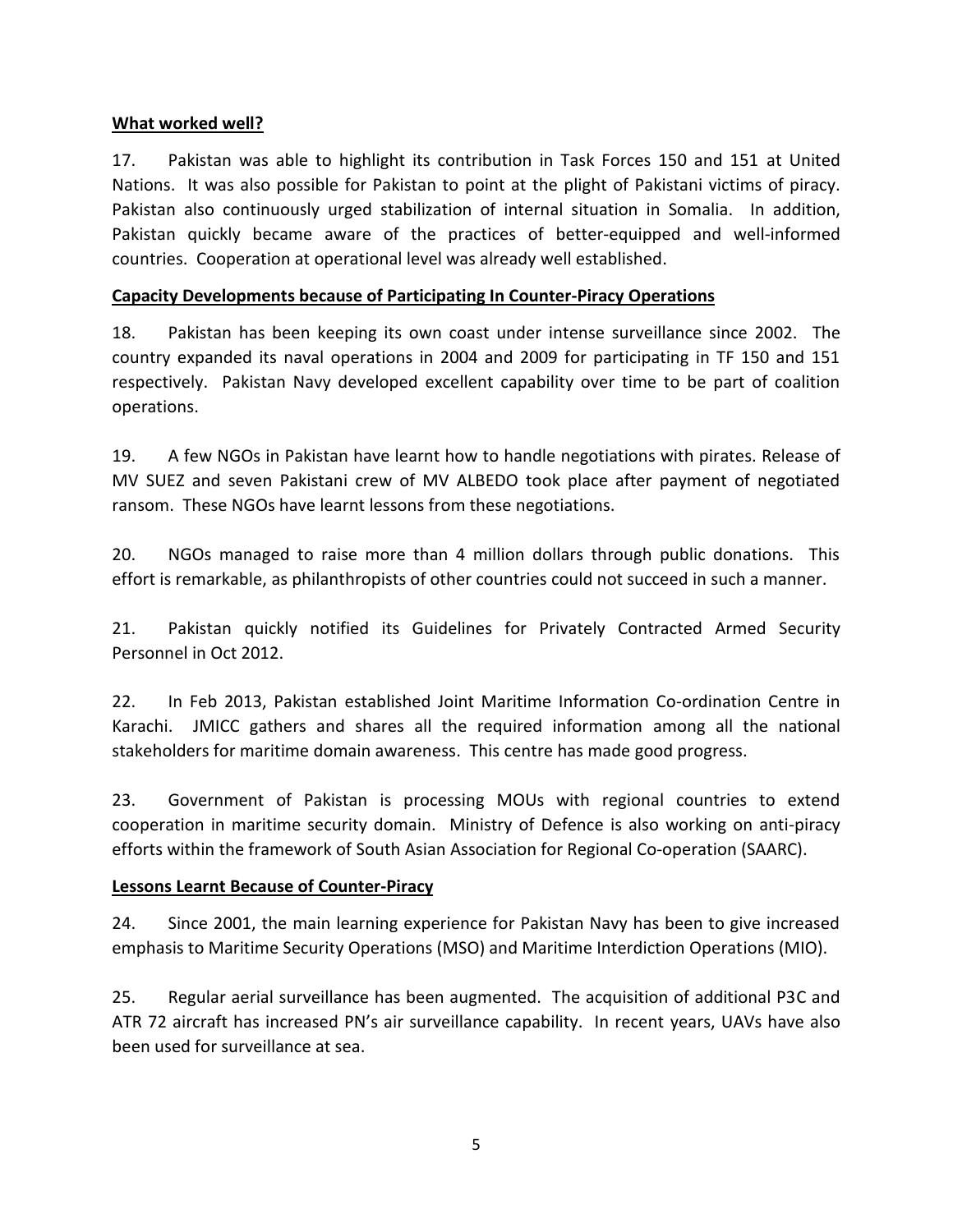26. In the same period, PN and Pakistan Maritime Security Agency (PMSA) have inducted fast VBSS and RHIB units. Such units can provide support to ships being chased or under attack by pirates in Pakistan's area of operations. PMSA also participates in Head of Asian Coast Guards Meeting (HACGAM) parleys, where piracy is one of the agenda point. PMSA is augmenting surveillance and patrolling efforts in our EEZ/Maritime Zones.

27. Pakistan Navy always had reliable logistics and technical capabilities. This facet of naval capability has been proven beyond doubt through continuous participation in Task Forces 150 and 151.

28. Pakistan has also implemented the International Ship and Port Security (ISPS) and International Safety Management Codes at all Pakistani ports and flag vessels. A newly raised Port Security Force now secures the ports. Pakistan National Shipping Corporation is fully compliant with ISM code, has a company security officer and all its ships carry qualified Ship Safety Officer. With each passing years, ISPS and ISM compliance has improved.

#### **Counter-piracy and Pakistan's Relations with the Neighbouring Countries**

29. Pakistan's two immediate maritime neighbours India and Iran have also participated in counter piracy efforts. The Indian Navy (IN) and the Islamic Republic of Iran Navy (IRIN) have participated in such operations independently and are not part of any coalition. The Indian Navy participates in SHADE (Shared Awareness and De-confliction) mechanism that is coordinated from NAVCENT Bahrain. Therefore, PN and IN know about each other's counter piracy operations. IRIN is not always part of SHADE mechanism.

30. Pakistan's command of Task Force 150 and 151 has had a positive impact on the Gulf countries, Yemen, Oman, Saudi Arabia and the recognised government of Somalia. They appreciate Pakistan's determined efforts in Task Force 150 and 151. Many of regional countries have participated in CMF and counter piracy efforts following Pakistan's example.

#### **Recommendations from a Pakistani perspective**

31. Pakistan needs to build professional capacity to follow the world's maritime dialogues.

32. Pakistan also needs to improve participation at the level of Working Groups of CGPCS. Additionally, she needs to disseminate information about Pakistan's vigorous naval operations in Task Forces 150 and 151 at the international diplomatic and UN meetings.

33. The imposition of a large High Risk Area (HRA) for such a long period has had adverse impact on Pakistan's maritime trade and activities. CGPCS should impress upon IMO and UKMTO to review HRA periodically and modify HRA in a dynamic manner, according to weather and last 6 months' pirate activity. Each CGPCS plenary meetings should review extent of HRA.